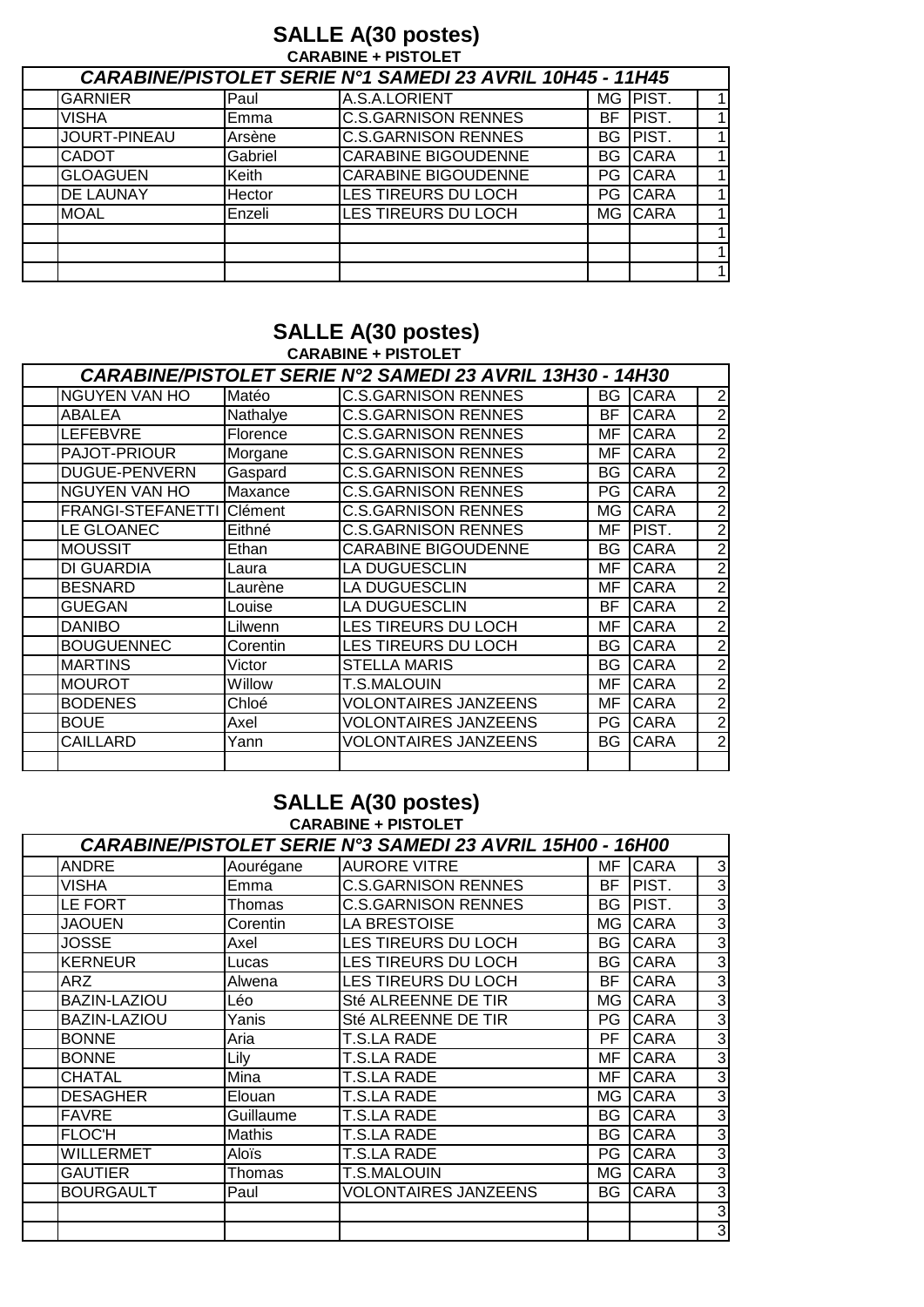### **SALLE A(30 postes) CARABINE + PISTOLET**

|                   |         | <b>CARABINE/PISTOLET SERIE N°4 SAMEDI 23 AVRIL 16H30 - 17H30</b> |     |             |                |
|-------------------|---------|------------------------------------------------------------------|-----|-------------|----------------|
| DE OLIVEIRA-SALGA | Mathéo  | <b>C.S.GARNISON RENNES</b>                                       |     | MG CARA     | 4              |
| <b>JONET</b>      | Sacha   | <b>C.S.GARNISON RENNES</b>                                       |     | PG CARA     | 4              |
| LE ROY            | Sacha   | <b>CARABINE BIGOUDENNE</b>                                       |     | MG CARA     | $\overline{4}$ |
| DO CARMO          | Elouan  | T.S.LA RADE                                                      | PG. | <b>CARA</b> | 4              |
| <b>MALLEJAC</b>   | Titouan | <b>T.S.LA RADE</b>                                               |     | PG CARA     | 4              |
| <b>TRICOT</b>     | Elouan  | <b>T.S.LA RADE</b>                                               | BG  | <b>CARA</b> | 4              |
| <b>BERTHOU</b>    | Kelenn  | <b>T.S.LA RADE</b>                                               | PG. | <b>CARA</b> | 4              |
| <b>MERCIER</b>    | Salomé  | <b>T.S.LA RADE</b>                                               | PF  | <b>CARA</b> | 4              |
| <b>CRENN</b>      | Tom     | <b>T.S.LA RADE</b>                                               | PG. | <b>CARA</b> | 4              |
| <b>LAURANS</b>    | Gweltas | <b>T.S.LA RADE</b>                                               | BG  | <b>CARA</b> | 4              |
| <b>PIVERT</b>     | Paul    | <b>T.S.MALOUIN</b>                                               |     | MG CARA     | 4              |
| <b>CRAMPON</b>    | Gwladys | <b>T.S.MALOUIN</b>                                               | MF  | <b>CARA</b> | 4              |
|                   |         |                                                                  |     |             | 4              |
|                   |         |                                                                  |     |             | 4              |

#### **SALLE A(30 postes) CARABINE + PISTOLET**

|                 |          | CARABINE/PISTOLET SERIE N°6 DIMANCHE 24 AVRIL 10H45 - 11H45 |     |             |   |
|-----------------|----------|-------------------------------------------------------------|-----|-------------|---|
| <b>GUELLAEN</b> | Luka     | <b>CARABINE BIGOUDENNE</b>                                  |     | MG CARA     | 6 |
| <b>HELLEUX</b>  | Julien   | <b>ESPACE TIR PONT REAN</b>                                 |     | MG CARA     | 6 |
| <b>LARCHER</b>  | Paul     | <b>ESPACE TIR PONT REAN</b>                                 |     | MG CARA     | 6 |
| LE BERRE        | Damien   | <b>ESPACE TIR PONT REAN</b>                                 |     | PG CARA     | 6 |
| LE BERRE        | Thomas   | <b>ESPACE TIR PONT REAN</b>                                 |     | MG CARA     | 6 |
| LOUAPRE-SIMON   | Ugo      | <b>ESPACE TIR PONT REAN</b>                                 |     | MG PIST.    | 6 |
| <b>SARAZIN</b>  | Aurégane | <b>STELLA MARIS</b>                                         | MF  | <b>CARA</b> | 6 |
| LE GALLOU       | Merwyn   | <b>STELLA MARIS</b>                                         | PG  | <b>CARA</b> | 6 |
| <b>LOPES</b>    | Eléonore | <b>T.S.BRIOCHIN</b>                                         | BF. | <b>CARA</b> | 6 |
|                 |          |                                                             |     |             | 6 |
|                 |          |                                                             |     |             | 6 |
|                 |          |                                                             |     |             | 6 |

#### **SALLE A(30 postes) CARABINE + PISTOLET**

|                    |               | <b>CARABINE/PISTOLET SERIE N°7 DIMANCHE 24 AVRIL 13H45 - 14H45</b> |      |             |                |
|--------------------|---------------|--------------------------------------------------------------------|------|-------------|----------------|
| <b>MARTINEL</b>    | Gabriel       | <b>ESPACE TIR PONT REAN</b>                                        |      | BG PIST.    | $\overline{7}$ |
| <b>SIMON</b>       | Mathéo        | <b>ESPACE TIR PONT REAN</b>                                        | PG I | PIST.       | 7              |
| <b>AMOSSE</b>      | Erwan         | <b>ESPACE TIR PONT REAN</b>                                        | BG I | <b>CARA</b> | 7              |
| <b>PROVOST</b>     | Gabriel       | <b>ESPACE TIR PONT REAN</b>                                        | BG I | PIST.       | 7              |
| <b>CHEREL</b>      | Titouan       | LA BOURNAZAEL                                                      | MG I | <b>CARA</b> | 7              |
| <b>CHARPENTIER</b> | <b>Marius</b> | LA BOURNAZAEL                                                      | MG I | <b>CARA</b> | 7              |
| <b>CHEMIN</b>      | Eva           | LES TIREURS DU LOCH                                                | MF   | <b>CARA</b> | 7              |
| <b>MICHEL</b>      | Pauline       | PLOEMEL TIR                                                        | PF   | <b>CARA</b> | 7              |
| <b>MOIZAN</b>      | Maxence       | Sté ALREENNE DE TIR                                                | MG   | <b>CARA</b> | 7              |
| <b>CHAUVEL</b>     | Louis         | Sté ALREENNE DE TIR                                                | MG I | <b>CARA</b> | 7              |
| <b>LOUBERY</b>     | Youen         | Sté ALREENNE DE TIR                                                | BG.  | <b>CARA</b> | $\overline{7}$ |
| <b>COURTOT</b>     | Romaric       | Sté ALREENNE DE TIR                                                | BG.  | <b>CARA</b> | 7              |
|                    |               |                                                                    |      |             | 7              |
|                    |               |                                                                    |      |             | $\overline{7}$ |

#### **SALLE A(30 postes) CARABINE + PISTOLET**

| <b>CARABINE/PISTOLET SERIE N°8 DIMANCHE 24 AVRIL 15H15 - 16H15</b> |         |                         |           |                |    |
|--------------------------------------------------------------------|---------|-------------------------|-----------|----------------|----|
| LE LIEVRE                                                          | Quentin | <b>JA.T.S.T.LANNION</b> |           | MG CARA        | 8  |
| <b>MAEHO</b>                                                       | Kiera   | Sté ALREENNE DE TIR     | <b>PF</b> | <b>CARA</b>    | 8  |
| <b>LE GALL</b>                                                     | Kilian  | Sté ALREENNE DE TIR     |           | PG CARA        | 8  |
| <b>LE MEILLOUR</b>                                                 | Ewarn   | Sté ALREENNE DE TIR     |           | <b>BG CARA</b> | -8 |
| <b>LOYER</b>                                                       | Titouan | <b>T.S.BRIOCHIN</b>     |           | BG CARA        | -8 |
| NOVARO LEROI                                                       | Antoine | <b>IT.S.BRIOCHIN</b>    |           | <b>BG</b> CARA | 8  |